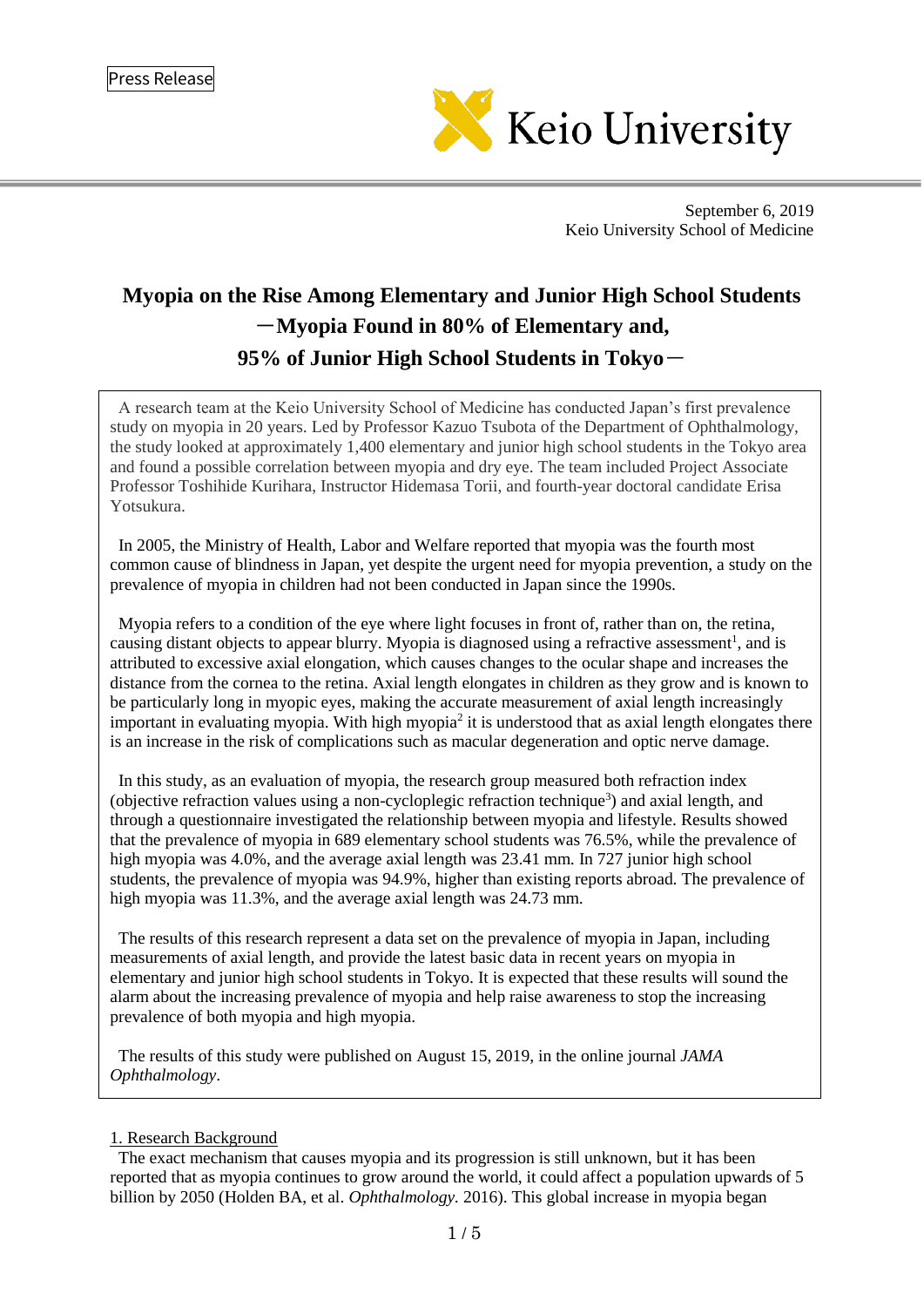around 50 years ago and is known to be particularly common among Asian populations. In Hong Kong, Taiwan, and Singapore, the prevalence of myopia in 18-year-olds was reported to exceed 80% (Rudnicka AR, et al. *The British Journal of Ophthalmology*. 2016).

In Japan, the prevalence of myopia in 12-year-olds between 1989 and 1991 was reported to be 43.5% (Matsumura H, et al. *Survey of Ophthalmology*. 1999). School health statistics maintained by the Ministry of Education, Culture, Sports, Science and Technology show that the percentage of elementary and junior high school students with uncorrected visual acuity of less than 1.0 has been increasing year by year, yet despite this, there has not been a detailed prevalence report on myopia and high myopia conducted in the last 20 years. To date, there have been only a few reports on the axial length of elementary and junior high school students in Japan, in which the number of the cases were about 100 (Terasaki H, et al. *BMC Ophthalmology*. 2017/Fujiwara M, et al. *Japanese Journal of Ophthalmology*. 2012), but until now there had never been a detailed survey of an entire school.

For this study, the research group measured the refractive index and axial length of the eyes of approximately 1,400 students attending public elementary and private junior high schools in Tokyo, revealing the latest figures regarding the prevalence of myopia. The group also investigated the relationship between lifestyle and myopia using a questionnaire, and have reported on a possible connection between myopia and dry eye.

#### 2. Research Significance and Future Development

Of the school's 1,478 students (726 elementary/752 junior high), the team obtained guardian consent for 1,429 students who also attended school on the day of the test. Students' eyes were measured for refractive index and axial length using a non-cycloplegic refraction technique. Of those students, the team analyzed the data of 1,416, excluding students who were already receiving treatments to slow or stop myopic progression, as well as those with a history of eye disease that may affect visual function.

Results showed that the prevalence of myopia in 689 elementary school students was 76.5%, while the prevalence of high myopia was 4.0%. In particular, the prevalence of myopia in first grade students was already over 60% (see Fig. 1). The average refractive index was  $-1.73 \pm 1.98$  D, and the average axial length was  $23.41 \pm 1.03$  mm (Figure 2).



#### **Fig. 1: Prevalence of myopia and high myopia at a public elementary school in Tokyo** The prevalence of myopia in elementary school students was 76.5% while the prevalence of high myopia was 4.0%.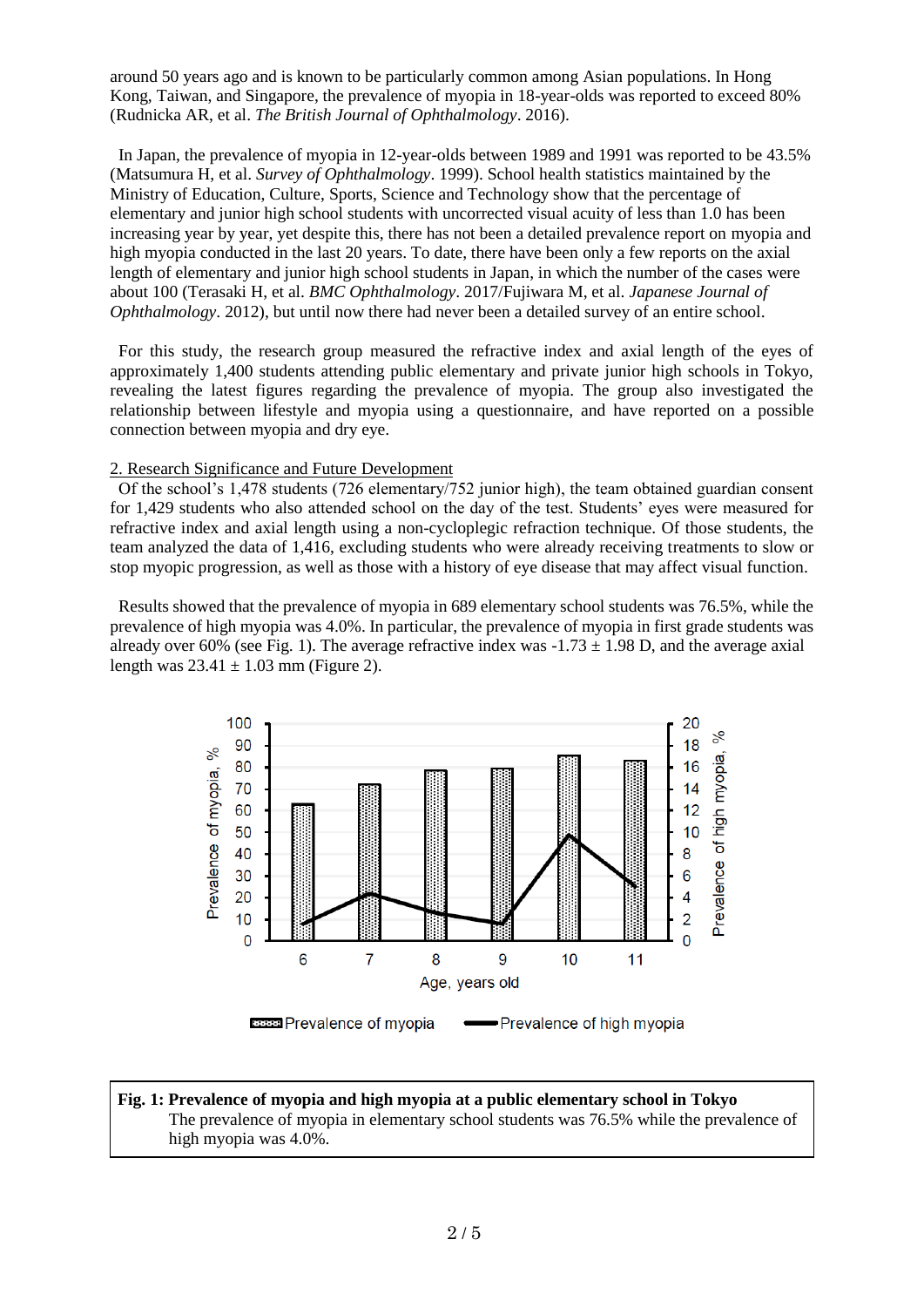

### **Fig. 2: Average axial length and prevalence of high myopia according to axial length at a public elementary school in Tokyo**

The average axial length of elementary school students was  $23.41 \pm 1.03$  mm while the prevalence of high myopia (axial length  $\geq$  26.0mm) was 1.2%.

The prevalence of myopia among 727 junior high school students was 94.9%, and the prevalence of high myopia was 11.3%. The prevalence of myopia exceeded 90% in all three grades of junior high school students (see Fig. 3). This is a higher prevalence than previously reported in other East Asian countries, indicating that myopia in junior high school students is a serious issue. Average refractive index was -3.09  $\pm$  2.26 D and average axial length was 24.73  $\pm$  1.19 mm, while the prevalence of high myopia (axial length  $\geq 26.0$  mm) was 15.2% (see Fig. 4).



**Fig. 3: Prevalence of myopia and high myopia at a private junior high school in Tokyo** The prevalence of myopia among junior high school students was 94.9%, while the prevalence of high myopia was 11.3%.\*

\*This figure excludes 88 students who wore contact lenses, and prevalence might actually be higher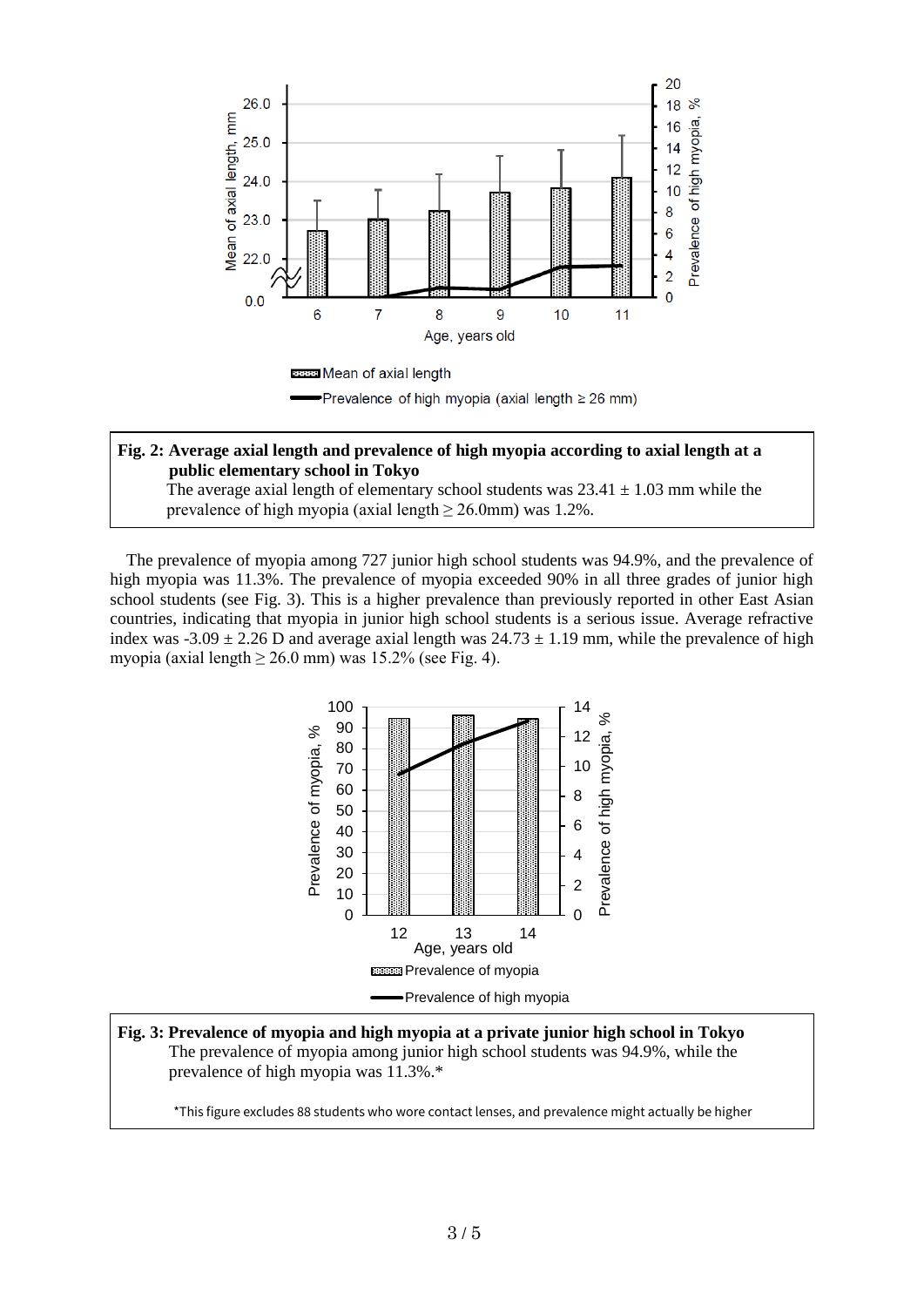

## **Fig. 4: Average axial length and prevalence of high myopia according to axial length at a private junior high school in Tokyo**

The average axial length of junior high school students was  $24.73 \pm 1.19$  mm, while the prevalence of high myopia (axial length  $\geq 26.0$  mm) was 15.2%.

The team also had students complete a lifestyle questionnaire. The dry eye assessment section of the questionnaire (a Japanese version of Women's Health Study questionnaire) revealed that elementary and junior high school students who said they had experienced dry eye were more likely to develop myopia.

The results of this research represent the first data set on the prevalence of myopia in Japan including measurements of axial length and provide the latest basic data on myopia in elementary and junior high school students in recent years. It is expected that these results will sound the alarm concerning the increasing prevalence of myopia and help raise awareness in preventing future increases in the prevalence of myopia and high myopia.

#### 3. Notes

This research was carried out using JSPS Grant-in-Aid for Scientific Research 18K16934 and with the support of the Takeda Science Foundation.

#### 4. Research Paper

- Title: Current Prevalence of Myopia and Association of Myopia With Environmental Factors Among Schoolchildren in Japan
- Authors: Erisa Yotsukura, Hidemasa Torii, Mikako Inokuchi, Mitsuaki Tokumura, Miki Uchino, Kyosei Nakamura, Mari Hyodo, Kiwako Mori, Xiaoyan Jiang, Shin-ichi Ikeda, Shinichiro Kondo, Kazuno Negishi, Toshihide Kurihara, Kazuo Tsubota

Publication: JAMA Ophthalmology (online edition)